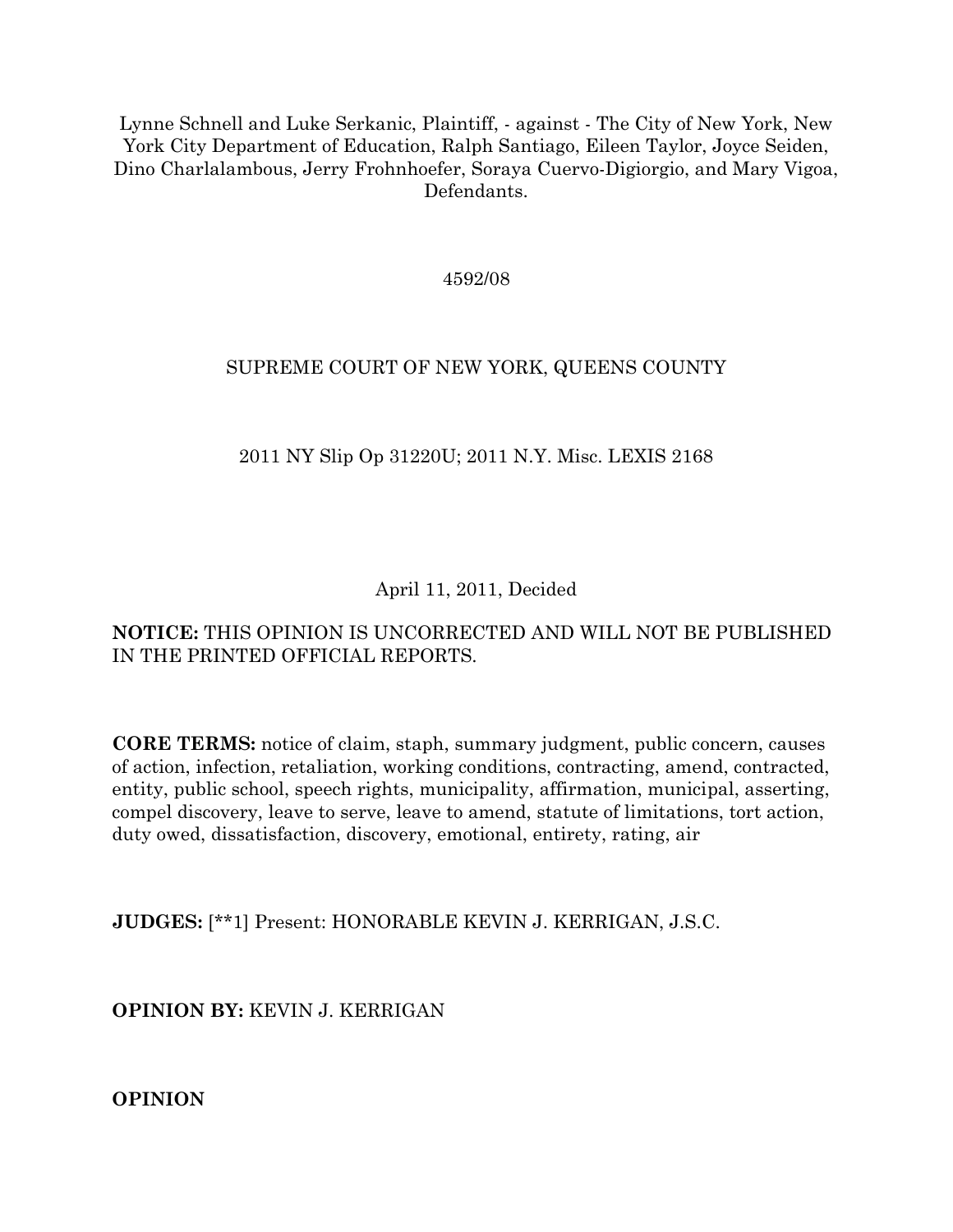Motion by defendants for summary judgment (calendar No. 23) and motion by plaintiffs to compel discovery and to amend the complaint (calendar No. 24) are consolidated for disposition.

Upon the foregoing papers it is ordered that the motions are decided as follows:

Motion by defendants for summary judgment dismissing the complaint is granted. Motion by plaintiffs to compel discovery and for leave to amend their complaint is denied.

Plaintiff, employed by the New York City Department of [\*2] Education (DOE) as a secretary at Aviation High School in Queens County, alleges in her complaint and avers in her affidavit in opposition to defendants' motion that, from January 2006 to June 2009, she suffered retaliation for complaining about her working conditions at the school. She alleges that from January 2006 to September 26, 2007 she was assigned a work space in a room (Room 149F) that had no windows, ventilation or adequate air and which reached a temperature of 120 degrees Farenheit in June 2006. She alleges that these conditions caused her to suffer colds and other ailments. Plaintiff alleges that she complained frequently and reported [\*\*2] these conditions to the school's administration, her union, the Department of Health (DOH), the Occupational Safety and Health Administration (OSHA) and the Public Employee Safety and Health Board of the Department of Education(PESH). She avers that during the last two weeks of June 2006, she would come to work and then leave upon confirming that she was not being relocated to another room. As a result, she alleges, the previous rating she had received of satisfactory (S") was changed to an unsatisfactory ("U") rating for excessive absences. She also relates that on September 25, 2007, the Chapter leader of her union, defendant Frohnhoefer, came to the school, came into her room 149F, blocked the door and proceeded to scream and curse at her and throw a chair at her for complaining. Plaintiff also variously complains about the mishandling of her medical leave requests for various illnesses, including the development of a staph infection and an ankle fracture, the erroneous poor attendance ratings given to her and disciplinary letters issued to her relative to alleged acts of insubordination. She also alleges that she was given irrelevant and overly-burdensome work to do. She also avers [\*\*3] that her last day of work at Aviation was in the last week of June 2009, after which she was sent to the "rubber room." She was transferred on December 1, 2010 to Townsend Harris High School, where she alleges she has had no problems.

A notice of claim was filed with the City on February 22, 2008 on behalf of plaintiffs by their former attorney alleging the nature of the claim in its entirety as follows: "Claim for Harassment, Intentional Influction of Mental Distres; Assault and Negligent Infliction of Mental Distries by Ralph Santiago and other officials of Aviation High School and principal Eileen Taylor Ralph Santiago; Guidance counselor; Eileen Taylor principal; Joyce Seiden Security; Dino Charalambous A.P.; and Jerry Fronhoefer did cause the Plaintiffs great emotional distress; physical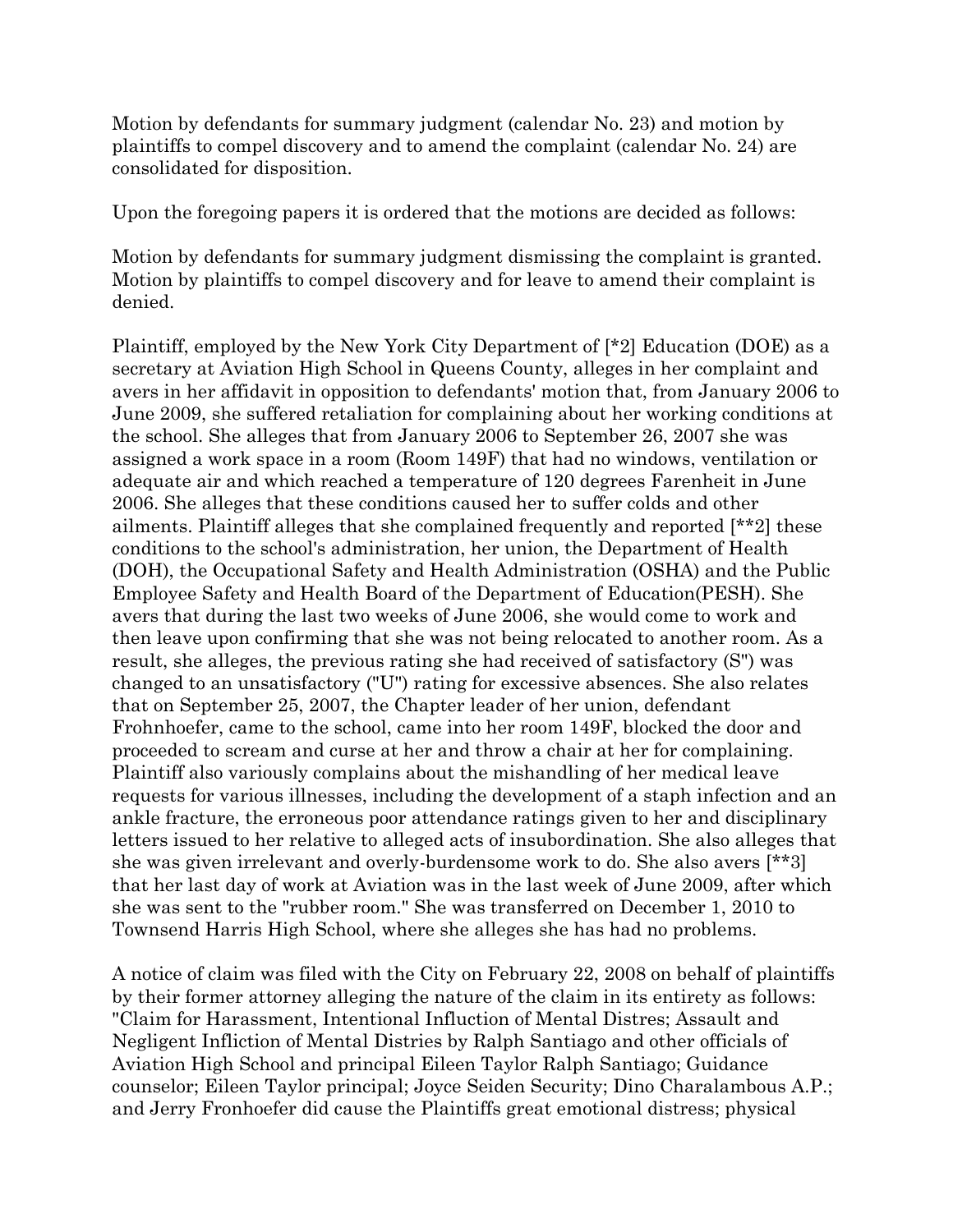injury by acts of harassment" (sic). Added in pen are the words "Dates 2005 — now Feb 2008." Finally, it includes an ad damnum: "Physical and Emotional Injuries: \$10,000,000." Plaintiffs commenced the underlying action by filing a summons and complaint on February 21, 2008.

[\*3] An amended complaint was served on February 2, 2010. The amended complaint alleges causes of action for intentional infliction [\*\*4] of emotional distress ("Count I"), assault ("Count II" against Froenhoeffer and Santiago), negligent supervision("Count III" against the City and the DOE), negligent hiring("Count IV" against the City and the DOE), violation of plaintiff's First [Amendment](http://www.lexisnexis.com.ezproxy.strose.edu/lnacui2api/mungo/lexseestat.do?bct=A&risb=21_T12113245904&homeCsi=9095&A=0.47648393406300316&urlEnc=ISO-8859-1&&citeString=U.S.%20CONST.%20AMEND.%201&countryCode=USA) free speech rights for speaking on a matter of public concern, to wit, her working conditions, and violation of her [Fifth](http://www.lexisnexis.com.ezproxy.strose.edu/lnacui2api/mungo/lexseestat.do?bct=A&risb=21_T12113245904&homeCsi=9095&A=0.47648393406300316&urlEnc=ISO-8859-1&&citeString=U.S.%20CONST.%20AMEND.%205&countryCode=USA) and [Fourteenth Amendment](http://www.lexisnexis.com.ezproxy.strose.edu/lnacui2api/mungo/lexseestat.do?bct=A&risb=21_T12113245904&homeCsi=9095&A=0.47648393406300316&urlEnc=ISO-8859-1&&citeString=U.S.%20CONST.%20AMEND.%2014&countryCode=USA) due process rights, pursuant to  $42$  U.S.C. § 1983 ("Count V"), violation of plaintiff's First [Amendment](http://www.lexisnexis.com.ezproxy.strose.edu/lnacui2api/mungo/lexseestat.do?bct=A&risb=21_T12113245904&homeCsi=9095&A=0.47648393406300316&urlEnc=ISO-8859-1&&citeString=U.S.%20CONST.%20AMEND.%201&countryCode=USA) free speech rights pursuant to [42 U.S.C. § 1985](http://www.lexisnexis.com.ezproxy.strose.edu/lnacui2api/mungo/lexseestat.do?bct=A&risb=21_T12113245904&homeCsi=9095&A=0.47648393406300316&urlEnc=ISO-8859-1&&citeString=42%20U.S.C.%201985&countryCode=USA) ("Count VI"), violation of [Labor Law §§ 740](http://www.lexisnexis.com.ezproxy.strose.edu/lnacui2api/mungo/lexseestat.do?bct=A&risb=21_T12113245904&homeCsi=9095&A=0.47648393406300316&urlEnc=ISO-8859-1&&citeString=N.Y.%20LAB.%20LAW%20740&countryCode=USA) and [741](http://www.lexisnexis.com.ezproxy.strose.edu/lnacui2api/mungo/lexseestat.do?bct=A&risb=21_T12113245904&homeCsi=9095&A=0.47648393406300316&urlEnc=ISO-8859-1&&citeString=N.Y.%20LAB.%20LAW%20741&countryCode=USA) for retaliation against plaintiff for her reporting violations relating to her working conditions ("Count VII"), negligence for psychological injuries sustained by plaintiff's son, Serkanic, as a result of "what was done to his mother" and for contracting a staph infection from his mother through defendants' negligence ("Count VIII"), and for loss of consortium on behalf of Serkanic ("Count IX").

An administrative disciplinary proceeding brought against plaintiff by the DOE pursuant to CPLR 3020-a was subsequently settled pursuant to a stipulation of settlement entered into between the parties [\*\*5] on August 5, 2010, and which was executed by plaintiff and her attorney representing her in that matter, under the terms of which, inter alia, "Respondent agrees that she will discontinue all claims in her civil lawsuit against the City of New York, et. al. Index No. 4592/08, amended complaint dated September 9, 2009, with the exception of Count V, [First](http://www.lexisnexis.com.ezproxy.strose.edu/lnacui2api/mungo/lexseestat.do?bct=A&risb=21_T12113245904&homeCsi=9095&A=0.47648393406300316&urlEnc=ISO-8859-1&&citeString=U.S.%20CONST.%20AMEND.%201&countryCode=USA)  [Amendment](http://www.lexisnexis.com.ezproxy.strose.edu/lnacui2api/mungo/lexseestat.do?bct=A&risb=21_T12113245904&homeCsi=9095&A=0.47648393406300316&urlEnc=ISO-8859-1&&citeString=U.S.%20CONST.%20AMEND.%201&countryCode=USA) Right to Free Speech [\(section 101-107](http://www.lexisnexis.com.ezproxy.strose.edu/lnacui2api/mungo/lexseestat.do?bct=A&risb=21_T12113245904&homeCsi=9095&A=0.47648393406300316&urlEnc=ISO-8859-1&&citeString=N.Y.%20LAB.%20LAW%20101&countryCode=USA) under Count V) and Count VII, New York State [Labor Law Section 740-741](http://www.lexisnexis.com.ezproxy.strose.edu/lnacui2api/mungo/lexseestat.do?bct=A&risb=21_T12113245904&homeCsi=9095&A=0.47648393406300316&urlEnc=ISO-8859-1&&citeString=N.Y.%20LAB.%20LAW%20740&countryCode=USA) Against All Defendants."

Therefore, the only remaining claims are plaintiff's [§ 1983](http://www.lexisnexis.com.ezproxy.strose.edu/lnacui2api/mungo/lexseestat.do?bct=A&risb=21_T12113245904&homeCsi=9095&A=0.47648393406300316&urlEnc=ISO-8859-1&&citeString=42%20U.S.C.%201983&countryCode=USA) claim for violation of her [First Amendment](http://www.lexisnexis.com.ezproxy.strose.edu/lnacui2api/mungo/lexseestat.do?bct=A&risb=21_T12113245904&homeCsi=9095&A=0.47648393406300316&urlEnc=ISO-8859-1&&citeString=U.S.%20CONST.%20AMEND.%201&countryCode=USA) free speech rights for taking adverse employment actions against her in retaliation for reporting matters of public concern and her related claim under the "whistleblower" statutes,  $Labor Law \S\$  740 and [741.](http://www.lexisnexis.com.ezproxy.strose.edu/lnacui2api/mungo/lexseestat.do?bct=A&risb=21_T12113245904&homeCsi=9095&A=0.47648393406300316&urlEnc=ISO-8859-1&&citeString=N.Y.%20LAB.%20LAW%20741&countryCode=USA) Plaintiff's counsel so acknowledges in his affirmation in opposition, except that he also contends that the two causes of action alleged by Serkanic also remain.

In the first instance, it is undisputed, and plaintiff admits in her pleadings, that Aviation High School is a public school under the New York City Department of Education. It is also undisputed that the Department of Education [\*\*6] (formerly known as the Board of Education) is a separate and distinct entity from the City (see [NY Education Law § 2551;](http://www.lexisnexis.com.ezproxy.strose.edu/lnacui2api/mungo/lexseestat.do?bct=A&risb=21_T12113245904&homeCsi=9095&A=0.47648393406300316&urlEnc=ISO-8859-1&&citeString=N.Y.%20EDUC.%20LAW%202551&countryCode=USA) [Campbell v. City of New York, 203 AD 2d 504, 611](http://www.lexisnexis.com.ezproxy.strose.edu/lnacui2api/mungo/lexseestat.do?bct=A&risb=21_T12113245904&homeCsi=9095&A=0.47648393406300316&urlEnc=ISO-8859-1&&citeString=203%20A.D.2d%20504&countryCode=USA)  [N.Y.S.2d 248 \[2nd Dept 1994\]\).](http://www.lexisnexis.com.ezproxy.strose.edu/lnacui2api/mungo/lexseestat.do?bct=A&risb=21_T12113245904&homeCsi=9095&A=0.47648393406300316&urlEnc=ISO-8859-1&&citeString=203%20A.D.2d%20504&countryCode=USA) Both plaintiff and defendants school personnel are employees of the DOE, not the City.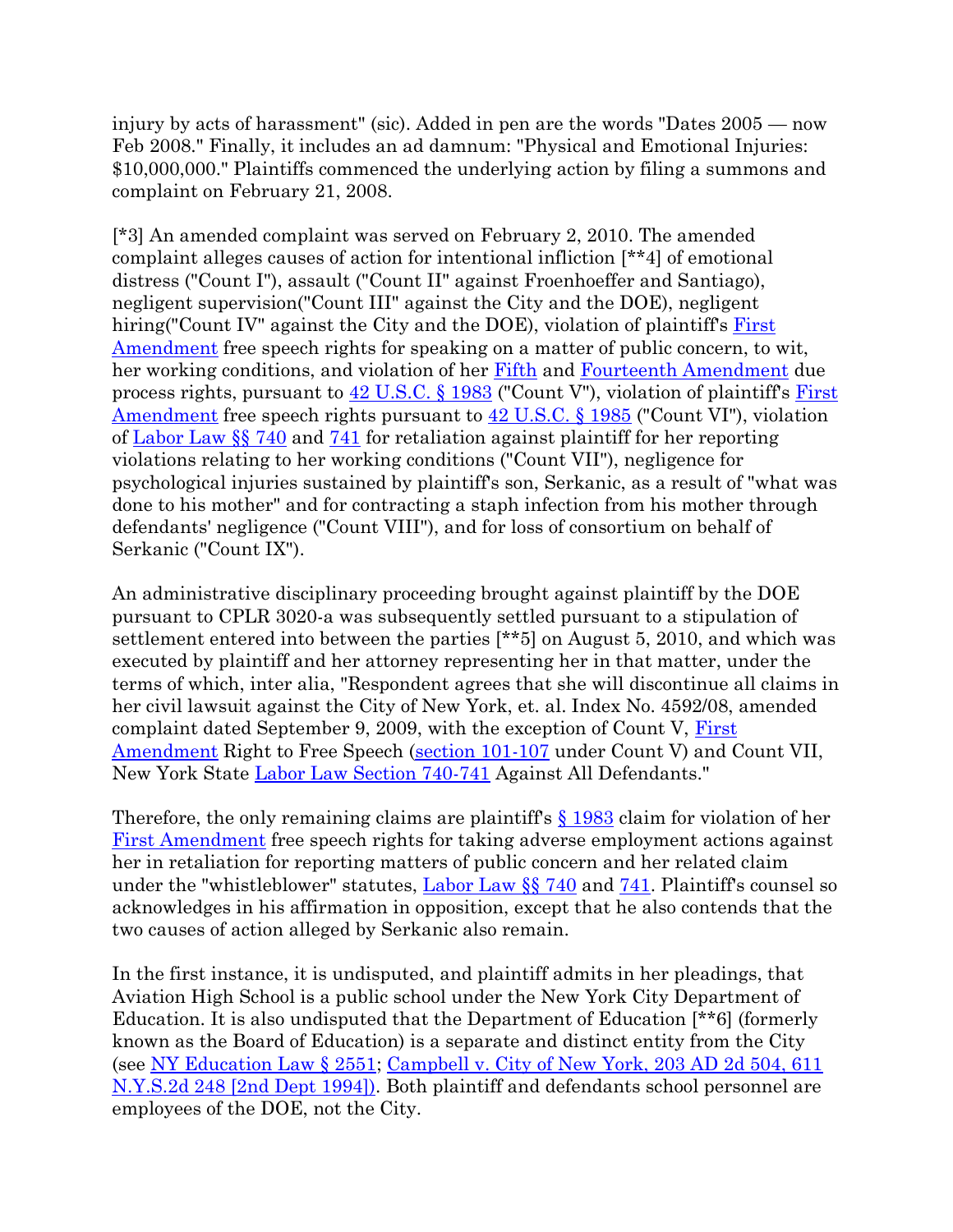[\*4] Pursuant to  $\S 521$  of the New York City Charter, although title to public school property is vested in the City, it is under the care and control of the Board of Education for purposes of education. Suits involving public schools, including actions involving intentional torts, may only be brought against the Department of Education (see [New York City Charter § 521\[b\];](http://www.lexisnexis.com.ezproxy.strose.edu/lnacui2api/mungo/lexseestat.do?bct=A&risb=21_T12113245904&homeCsi=9095&A=0.47648393406300316&urlEnc=ISO-8859-1&&citeString=N.Y.%20CITY%20CHARTER%20521&countryCode=USA) [Perez v. City of New York, 41 AD](http://www.lexisnexis.com.ezproxy.strose.edu/lnacui2api/mungo/lexseestat.do?bct=A&risb=21_T12113245904&homeCsi=9095&A=0.47648393406300316&urlEnc=ISO-8859-1&&citeString=41%20A.D.3d%20378&countryCode=USA)  [3d 378, 837 N.Y.S.2d 571 \[1st Dept 2007\]\).](http://www.lexisnexis.com.ezproxy.strose.edu/lnacui2api/mungo/lexseestat.do?bct=A&risb=21_T12113245904&homeCsi=9095&A=0.47648393406300316&urlEnc=ISO-8859-1&&citeString=41%20A.D.3d%20378&countryCode=USA) Since the City does not operate, maintain or control the subject public school, it is entitled to summary judgment as a matter of law (see [Cruz v. City of New York, 288 AD 2d 250, 733 N.Y.S.2d 112](http://www.lexisnexis.com.ezproxy.strose.edu/lnacui2api/mungo/lexseestat.do?bct=A&risb=21_T12113245904&homeCsi=9095&A=0.47648393406300316&urlEnc=ISO-8859-1&&citeString=288%20A.D.2d%20250&countryCode=USA)  [\[2nd Dept 2001\]\).](http://www.lexisnexis.com.ezproxy.strose.edu/lnacui2api/mungo/lexseestat.do?bct=A&risb=21_T12113245904&homeCsi=9095&A=0.47648393406300316&urlEnc=ISO-8859-1&&citeString=288%20A.D.2d%20250&countryCode=USA) Indeed, plaintiff does not oppose that branch of the motion by the City for summary judgment.

Defendants are also entitled to summary judgment dismissing plaintiff's causes of action under  $\S$  740 and [741 of the Labor Law.](http://www.lexisnexis.com.ezproxy.strose.edu/lnacui2api/mungo/lexseestat.do?bct=A&risb=21_T12113245904&homeCsi=9095&A=0.47648393406300316&urlEnc=ISO-8859-1&&citeString=N.Y.%20LAB.%20LAW%20741&countryCode=USA) Labor Law  $\S$  740 does not apply to public employers, who are governed instead by  $\S$  75-b of the Civil Service Law [\*\*7] (see [Hanley v New York State Exec. Dept., Div. For Youth, 182 AD 2d 317, 589](http://www.lexisnexis.com.ezproxy.strose.edu/lnacui2api/mungo/lexseestat.do?bct=A&risb=21_T12113245904&homeCsi=9095&A=0.47648393406300316&urlEnc=ISO-8859-1&&citeString=182%20A.D.2d%20317&countryCode=USA)  [N.Y.S.2d 366 \[3rd Dept 1992\];](http://www.lexisnexis.com.ezproxy.strose.edu/lnacui2api/mungo/lexseestat.do?bct=A&risb=21_T12113245904&homeCsi=9095&A=0.47648393406300316&urlEnc=ISO-8859-1&&citeString=182%20A.D.2d%20317&countryCode=USA) [Tamayo v City of New York, 2004 U.S. Dist. LEXIS](http://www.lexisnexis.com.ezproxy.strose.edu/lnacui2api/mungo/lexseestat.do?bct=A&risb=21_T12113245904&homeCsi=9095&A=0.47648393406300316&urlEnc=ISO-8859-1&&citeString=2004%20U.S.%20Dist.%20LEXIS%20911&countryCode=USA)  [911, 2004 WL 137198 \[SD NY 2004\]\).](http://www.lexisnexis.com.ezproxy.strose.edu/lnacui2api/mungo/lexseestat.do?bct=A&risb=21_T12113245904&homeCsi=9095&A=0.47648393406300316&urlEnc=ISO-8859-1&&citeString=2004%20U.S.%20Dist.%20LEXIS%20911&countryCode=USA) Moreover, [Labor Law § 741](http://www.lexisnexis.com.ezproxy.strose.edu/lnacui2api/mungo/lexseestat.do?bct=A&risb=21_T12113245904&homeCsi=9095&A=0.47648393406300316&urlEnc=ISO-8859-1&&citeString=N.Y.%20LAB.%20LAW%20741&countryCode=USA) only protects a health care employee who "performs health care services" from being penalized by their employers for making complaints about violations by the employers of a law, rule or regulation adversely affecting patient health care (see [Labor Law § 741;](http://www.lexisnexis.com.ezproxy.strose.edu/lnacui2api/mungo/lexseestat.do?bct=A&risb=21_T12113245904&homeCsi=9095&A=0.47648393406300316&urlEnc=ISO-8859-1&&citeString=N.Y.%20LAB.%20LAW%20741&countryCode=USA) see also [Reddington v Staten Island Univ. Hosp., 11 NY 3d 80, 893 N.E.2d 120, 862](http://www.lexisnexis.com.ezproxy.strose.edu/lnacui2api/mungo/lexseestat.do?bct=A&risb=21_T12113245904&homeCsi=9095&A=0.47648393406300316&urlEnc=ISO-8859-1&&citeString=11%20N.Y.3d%2080&countryCode=USA)  [N.Y.S.2d 842 \[2008\];](http://www.lexisnexis.com.ezproxy.strose.edu/lnacui2api/mungo/lexseestat.do?bct=A&risb=21_T12113245904&homeCsi=9095&A=0.47648393406300316&urlEnc=ISO-8859-1&&citeString=11%20N.Y.3d%2080&countryCode=USA) [Phillips v Ralph Lauren Center for Cancer Care and](http://www.lexisnexis.com.ezproxy.strose.edu/lnacui2api/mungo/lexseestat.do?bct=A&risb=21_T12113245904&homeCsi=9095&A=0.47648393406300316&urlEnc=ISO-8859-1&&citeString=22%20Misc.%203d%201128A&countryCode=USA)  [Prevention, 22 Misc. 3d 1128\[A\], 880 N.Y.S.2d 875, 2009 NY Slip Op 50320\[U\] \[Sup](http://www.lexisnexis.com.ezproxy.strose.edu/lnacui2api/mungo/lexseestat.do?bct=A&risb=21_T12113245904&homeCsi=9095&A=0.47648393406300316&urlEnc=ISO-8859-1&&citeString=22%20Misc.%203d%201128A&countryCode=USA)  [Ct, NY County\]\).](http://www.lexisnexis.com.ezproxy.strose.edu/lnacui2api/mungo/lexseestat.do?bct=A&risb=21_T12113245904&homeCsi=9095&A=0.47648393406300316&urlEnc=ISO-8859-1&&citeString=22%20Misc.%203d%201128A&countryCode=USA) Indeed, plaintiff does not oppose that branch of the motion for summary judgment dismissing her causes of action under  $\S$  740 and 741 of the [Labor Law.](http://www.lexisnexis.com.ezproxy.strose.edu/lnacui2api/mungo/lexseestat.do?bct=A&risb=21_T12113245904&homeCsi=9095&A=0.47648393406300316&urlEnc=ISO-8859-1&&citeString=N.Y.%20LAB.%20LAW%20741&countryCode=USA)

Plaintiff has also failed to set forth any viable cause of action against the DOE and its employees the co-defendants under [42 U.S.C. § 1983](http://www.lexisnexis.com.ezproxy.strose.edu/lnacui2api/mungo/lexseestat.do?bct=A&risb=21_T12113245904&homeCsi=9095&A=0.47648393406300316&urlEnc=ISO-8859-1&&citeString=42%20U.S.C.%201983&countryCode=USA) for retaliation for exercising her [First Amendment](http://www.lexisnexis.com.ezproxy.strose.edu/lnacui2api/mungo/lexseestat.do?bct=A&risb=21_T12113245904&homeCsi=9095&A=0.47648393406300316&urlEnc=ISO-8859-1&&citeString=U.S.%20CONST.%20AMEND.%201&countryCode=USA) free speech rights.

The threshold issue in determining a [First Amendment](http://www.lexisnexis.com.ezproxy.strose.edu/lnacui2api/mungo/lexseestat.do?bct=A&risb=21_T12113245904&homeCsi=9095&A=0.47648393406300316&urlEnc=ISO-8859-1&&citeString=U.S.%20CONST.%20AMEND.%201&countryCode=USA) retaliation claim is "whether the employee spoke as a citizen on a matter of public concern" (see [Rutuolo v City of New york, 514 F 3d 184, 188 \[2d Cir 2008\]\).](http://www.lexisnexis.com.ezproxy.strose.edu/lnacui2api/mungo/lexseestat.do?bct=A&risb=21_T12113245904&homeCsi=9095&A=0.47648393406300316&urlEnc=ISO-8859-1&&citeString=514%20F.3d%20184,%20188&countryCode=USA) "Employee expression [\*\*8] is not a matter of public concern when it 'cannot be fairly considered as relating to any matter of political, social, or other concern of the community" (Singh [v City of New York, 524 F 3d 361, 372 \[2d Cir 2008\],](http://www.lexisnexis.com.ezproxy.strose.edu/lnacui2api/mungo/lexseestat.do?bct=A&risb=21_T12113245904&homeCsi=9095&A=0.47648393406300316&urlEnc=ISO-8859-1&&citeString=524%20F.3d%20361,%20372&countryCode=USA) citing [Connick v Myers, 461](http://www.lexisnexis.com.ezproxy.strose.edu/lnacui2api/mungo/lexseestat.do?bct=A&risb=21_T12113245904&homeCsi=9095&A=0.47648393406300316&urlEnc=ISO-8859-1&&citeString=461%20U.S.%20138,%20146&countryCode=USA)  [U.S. 138, 146, 103 S. Ct. 1684, 75 L. Ed. 2d 708 \[1983\]\).](http://www.lexisnexis.com.ezproxy.strose.edu/lnacui2api/mungo/lexseestat.do?bct=A&risb=21_T12113245904&homeCsi=9095&A=0.47648393406300316&urlEnc=ISO-8859-1&&citeString=461%20U.S.%20138,%20146&countryCode=USA) "Thus, 'when a public employee speaks not as a citizen upon matters of public concern, but instead as an employee upon matters only of personal interest, absent the most unusual circumstances, a federal court is not the appropriate forum in which to review the wisdom of a personnel decision' (id.).

[\*5] "Whether speech is a matter of public concern is a question of law that is determined by the 'content, form and context of a given statement, as revealed by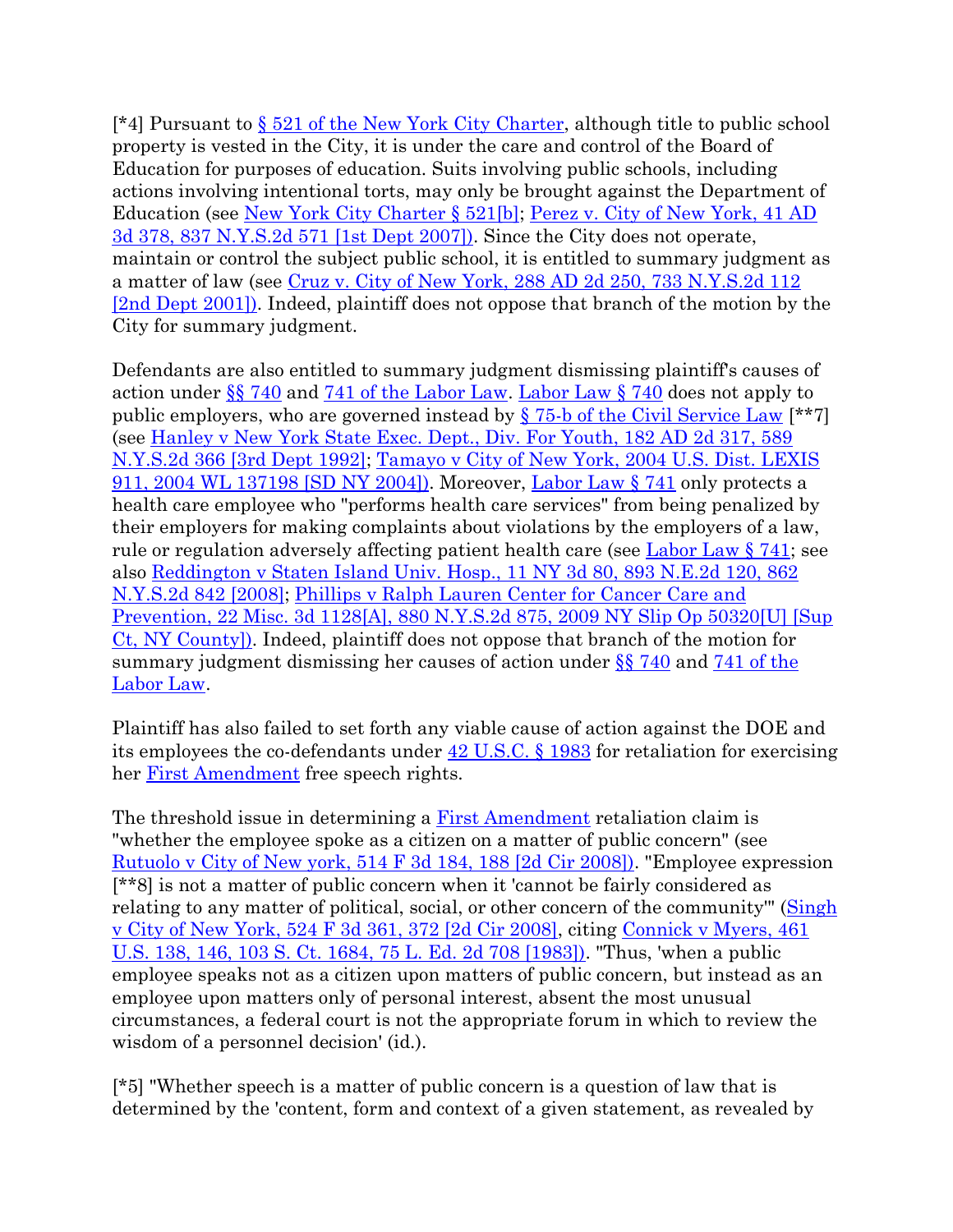the whole record''' ( $id$ , at 372). The record on this motion establishes that plaintiff's speech at issue did not relate to any matter of public concern, but only expressed her private grievance concerning her personal working conditions at Aviation High School. An employee's private complaint expressing dissatisfaction with her working conditions does not constitute a matter of public concern (see [Tiltti v Weise,](http://www.lexisnexis.com.ezproxy.strose.edu/lnacui2api/mungo/lexseestat.do?bct=A&risb=21_T12113245904&homeCsi=9095&A=0.47648393406300316&urlEnc=ISO-8859-1&&citeString=155%20F.3d%20596&countryCode=USA)  [155 F 3d 596 \[2d Cir 1998\]\).](http://www.lexisnexis.com.ezproxy.strose.edu/lnacui2api/mungo/lexseestat.do?bct=A&risb=21_T12113245904&homeCsi=9095&A=0.47648393406300316&urlEnc=ISO-8859-1&&citeString=155%20F.3d%20596&countryCode=USA) "[S]peech on a purely private matter, [\*\*9] such as an employee's dissatisfaction with the conditions of his employment, does not pertain to a matter of public concern. An employee who complains solely about his own dissatisfaction with the conditions of his own employment is speaking upon matters only of personal interest" [\(Sousa v Roque, 578 F 3d 164, 174 \[2d Cir 2009\]](http://www.lexisnexis.com.ezproxy.strose.edu/lnacui2api/mungo/lexseestat.do?bct=A&risb=21_T12113245904&homeCsi=9095&A=0.47648393406300316&urlEnc=ISO-8859-1&&citeString=578%20F.3d%20164,%20174&countryCode=USA) [citations and internal quotations omitted]).

Plaintiff's attempt to cast her private grievance concerning her personal workspace conditions into a matter of public concern by making complaints to OSHA, the DOH and PESH is unavailing. In the first instance the record on this motion contains no evidence that a violation of any law, rule or regulation was issued by any of these agencies concerning plaintiff's workspace in the subject Room 149F. Indeed, contrary to plaintiff's averment in her affidavit that a PESH representative declared her office unfit to work in and issued a violation, the PESH inspector, in his Investigation Narrative, dated February 4, 2008 (annexed to defendants' reply), stated that he inspected the subject room, noted its configuration, tested the air quality, found the carbon dioxide levels "well under the PESH standards" and determined [\*\*10] that plaintiff's complaint about the poor ventilation and air quality was not sustained. He concluded, "No violations of OSHA/PESH standards were observed at the facility in regards to the subject matter of the complaint, thus this case is closed without the issuance of any citations."

In any event, plaintiff's complaints concerning her working conditions in her assigned private cubicle in Room 149F were clearly of no concern to and did not affect the public at large.

Therefore, defendants are entitled to summary judgment dismissing the complaint in its entirety against plaintiff Lynne Schnell.

That branch of the motion for summary judgment dismissing plaintiff Luke Serkanic's causes of action is also granted.

In the first instance, since defendants are entitled to summary judgment dismissing Schnell's complaint, Serkanic's purely [\*6] derivative claims for psychological injuries sustained as a result of "what was done to his mother" and his claim for loss of consortium, must likewise fail. Plaintiff's counsel proffers no opposition to the dismissal of these claims. Serkanic's sole contention is that his claim of negligence for a staph infection that he contracted from his mother survives. [\*\*11] Plaintiffs' counsel argues that the school was negligent in its sanitary practices and that it should have foreseen not only that such negligence would cause plaintiff to contract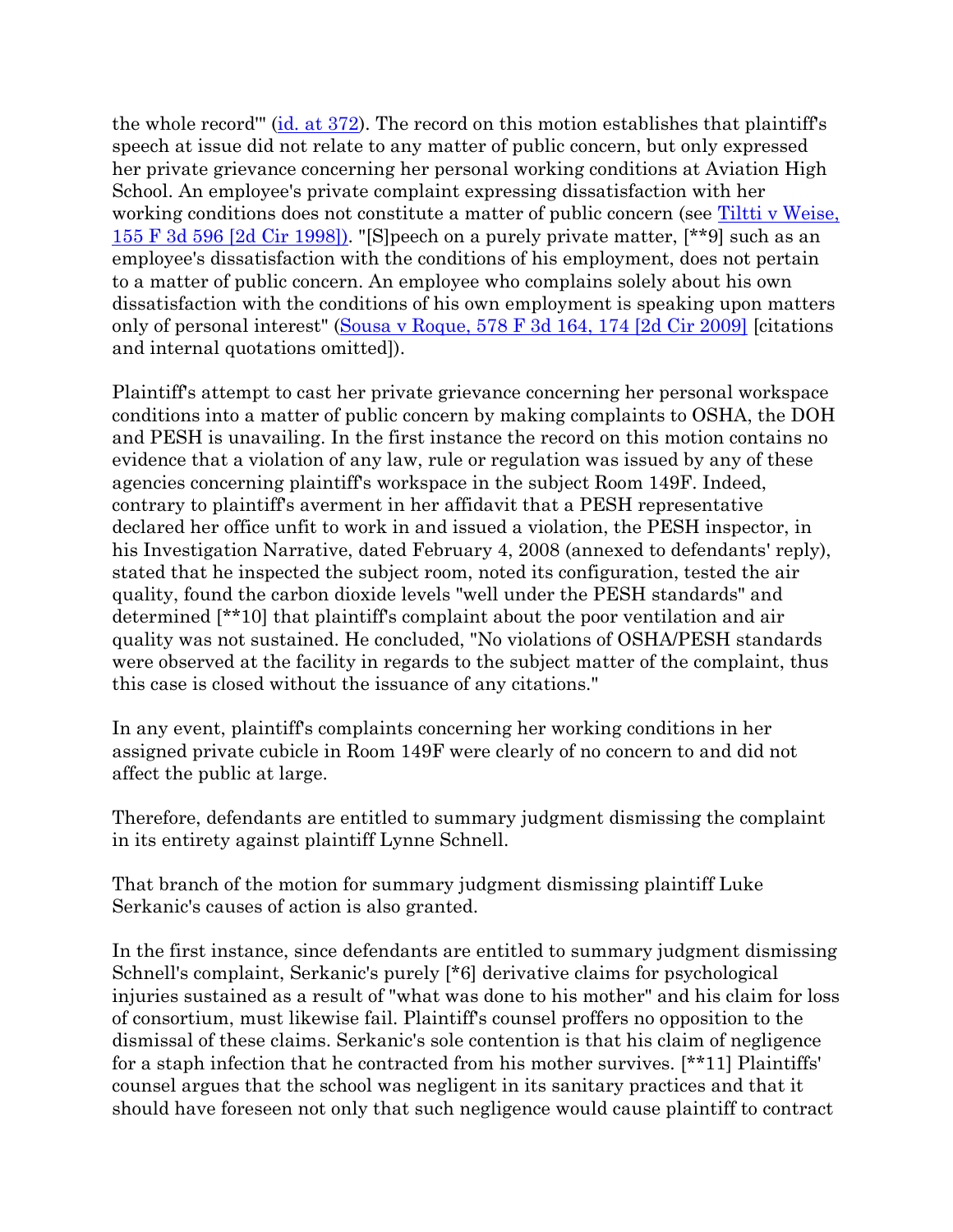a disease, but would cause her, in turn, to transmit such disease to her son with whom she had contact. He argues that the foreseeability of harm to Serkanic extends defendants' negligence to him.

A finding of negligence may only be based upon a breach of a duty and, therefore, the threshold inquiry in tort cases is whether the defendant owed the injured plaintiff a duty of care (see [Espinal v Melville Snow Contractors, Inc., 98 NY 2d 136,](http://www.lexisnexis.com.ezproxy.strose.edu/lnacui2api/mungo/lexseestat.do?bct=A&risb=21_T12113245904&homeCsi=9095&A=0.47648393406300316&urlEnc=ISO-8859-1&&citeString=98%20N.Y.2d%20136&countryCode=USA)  [773 N.E.2d 485, 746 N.Y.S.2d 120 \[2002\]\).](http://www.lexisnexis.com.ezproxy.strose.edu/lnacui2api/mungo/lexseestat.do?bct=A&risb=21_T12113245904&homeCsi=9095&A=0.47648393406300316&urlEnc=ISO-8859-1&&citeString=98%20N.Y.2d%20136&countryCode=USA) "If, in connection with the acts complained of, the defendant owes no duty to plaintiff, the action must fail" (see [Darby v Compagnie National Air France, 96 NY 2d 343, 347, 753 N.E.2d 160, 728](http://www.lexisnexis.com.ezproxy.strose.edu/lnacui2api/mungo/lexseestat.do?bct=A&risb=21_T12113245904&homeCsi=9095&A=0.47648393406300316&urlEnc=ISO-8859-1&&citeString=96%20N.Y.2d%20343,%20347&countryCode=USA)  [N.Y.S.2d 731 \[2001\]\).](http://www.lexisnexis.com.ezproxy.strose.edu/lnacui2api/mungo/lexseestat.do?bct=A&risb=21_T12113245904&homeCsi=9095&A=0.47648393406300316&urlEnc=ISO-8859-1&&citeString=96%20N.Y.2d%20343,%20347&countryCode=USA) Moreover, there must be a duty owed to plaintiff directly; the breach of a duty owed to others does not establish negligence, regardless of how careless the conduct or foreseeable the harm was (see [Hamilton v Beretta U.S.A.](http://www.lexisnexis.com.ezproxy.strose.edu/lnacui2api/mungo/lexseestat.do?bct=A&risb=21_T12113245904&homeCsi=9095&A=0.47648393406300316&urlEnc=ISO-8859-1&&citeString=96%20N.Y.2d%20222&countryCode=USA)  [Corp., 96 NY 2d 222, 750 N.E.2d 1055, 727 N.Y.S.2d 7 \[2001\]\).](http://www.lexisnexis.com.ezproxy.strose.edu/lnacui2api/mungo/lexseestat.do?bct=A&risb=21_T12113245904&homeCsi=9095&A=0.47648393406300316&urlEnc=ISO-8859-1&&citeString=96%20N.Y.2d%20222&countryCode=USA) Whether defendant owed plaintiff a duty of care is a question of law to be determined by the Court (see id.).

It is not alleged that Serkanic [\*\*12] contracted a staph infection at the subject school. He was not a student at the school during the relevant time periods in this matter but, in fact, was an adult. He only contends that he contracted a staph infection from his mother, more than three months after Schnell alleges she was discharged from the hospital for treatment of staph. Therefore, the only duty owed by the school was to Schnell, not to a remote third party with whom she had contact outside the school.

In any event, plaintiff's claim of negligence for contracting an infection is precluded since it was not included in his notice of claim. A condition precedent to commencement of a tort action against a municipality or municipal entity is the service of a notice of claim upon the municipality or municipal entity (see *General* [Municipal Law § 50-e\[1\]\[a\];](http://www.lexisnexis.com.ezproxy.strose.edu/lnacui2api/mungo/lexseestat.do?bct=A&risb=21_T12113245904&homeCsi=9095&A=0.47648393406300316&urlEnc=ISO-8859-1&&citeString=N.Y.%20GEN.%20MUN.%20LAW%2050-E&countryCode=USA) [Williams v. Nassau County Med. Ctr., 6 NY 3d 531, 847](http://www.lexisnexis.com.ezproxy.strose.edu/lnacui2api/mungo/lexseestat.do?bct=A&risb=21_T12113245904&homeCsi=9095&A=0.47648393406300316&urlEnc=ISO-8859-1&&citeString=6%20N.Y.3d%20531&countryCode=USA)  [N.E.2d 1154, 814 N.Y.S.2d 580 \[2006\]\).](http://www.lexisnexis.com.ezproxy.strose.edu/lnacui2api/mungo/lexseestat.do?bct=A&risb=21_T12113245904&homeCsi=9095&A=0.47648393406300316&urlEnc=ISO-8859-1&&citeString=6%20N.Y.3d%20531&countryCode=USA) The notice of claim requirement applies to actions against the DOE and its employees through [Education Law § 3813.](http://www.lexisnexis.com.ezproxy.strose.edu/lnacui2api/mungo/lexseestat.do?bct=A&risb=21_T12113245904&homeCsi=9095&A=0.47648393406300316&urlEnc=ISO-8859-1&&citeString=N.Y.%20EDUC.%20LAW%203813&countryCode=USA) The notice of claim must set forth "the nature of the claim" "the time when, the place where and the manner in which the claim arose" and "the items of damages or injuries claimed to have been sustained" [\*\*13] [\(General Municipal Law § 50-e \[2\]\)](http://www.lexisnexis.com.ezproxy.strose.edu/lnacui2api/mungo/lexseestat.do?bct=A&risb=21_T12113245904&homeCsi=9095&A=0.47648393406300316&urlEnc=ISO-8859-1&&citeString=N.Y.%20GEN.%20MUN.%20LAW%2050-E&countryCode=USA). "[C]auses of action [\*7] for which a notice of claim is required which are not listed in the plaintiff's original notice of claim may not be interposed" [\(Finke v City of Glen](http://www.lexisnexis.com.ezproxy.strose.edu/lnacui2api/mungo/lexseestat.do?bct=A&risb=21_T12113245904&homeCsi=9095&A=0.47648393406300316&urlEnc=ISO-8859-1&&citeString=55%20A.D.3d%20785&countryCode=USA)  [Cove, 55 AD 3d 785, 866 N.Y.S.2d 317 \[2nd Dept 2008\]](http://www.lexisnexis.com.ezproxy.strose.edu/lnacui2api/mungo/lexseestat.do?bct=A&risb=21_T12113245904&homeCsi=9095&A=0.47648393406300316&urlEnc=ISO-8859-1&&citeString=55%20A.D.3d%20785&countryCode=USA) internal quotations and citations omitted]). Therefore, since Serkanic's cause of action alleging negligence in contracting staph was not included in his notice of claim, it must be dismissed.

Plaintiff's counsel seeks leave, in his affirmation in opposition and in his reply to amend the notice of claim to include a claim on behalf of Schnell of retaliation pursuant to [Civil Service Law § 75-b](http://www.lexisnexis.com.ezproxy.strose.edu/lnacui2api/mungo/lexseestat.do?bct=A&risb=21_T12113245904&homeCsi=9095&A=0.47648393406300316&urlEnc=ISO-8859-1&&citeString=N.Y.%20CIV.%20SERV.%20LAW%2075-B&countryCode=USA) and a claim on behalf of Serkanic of negligence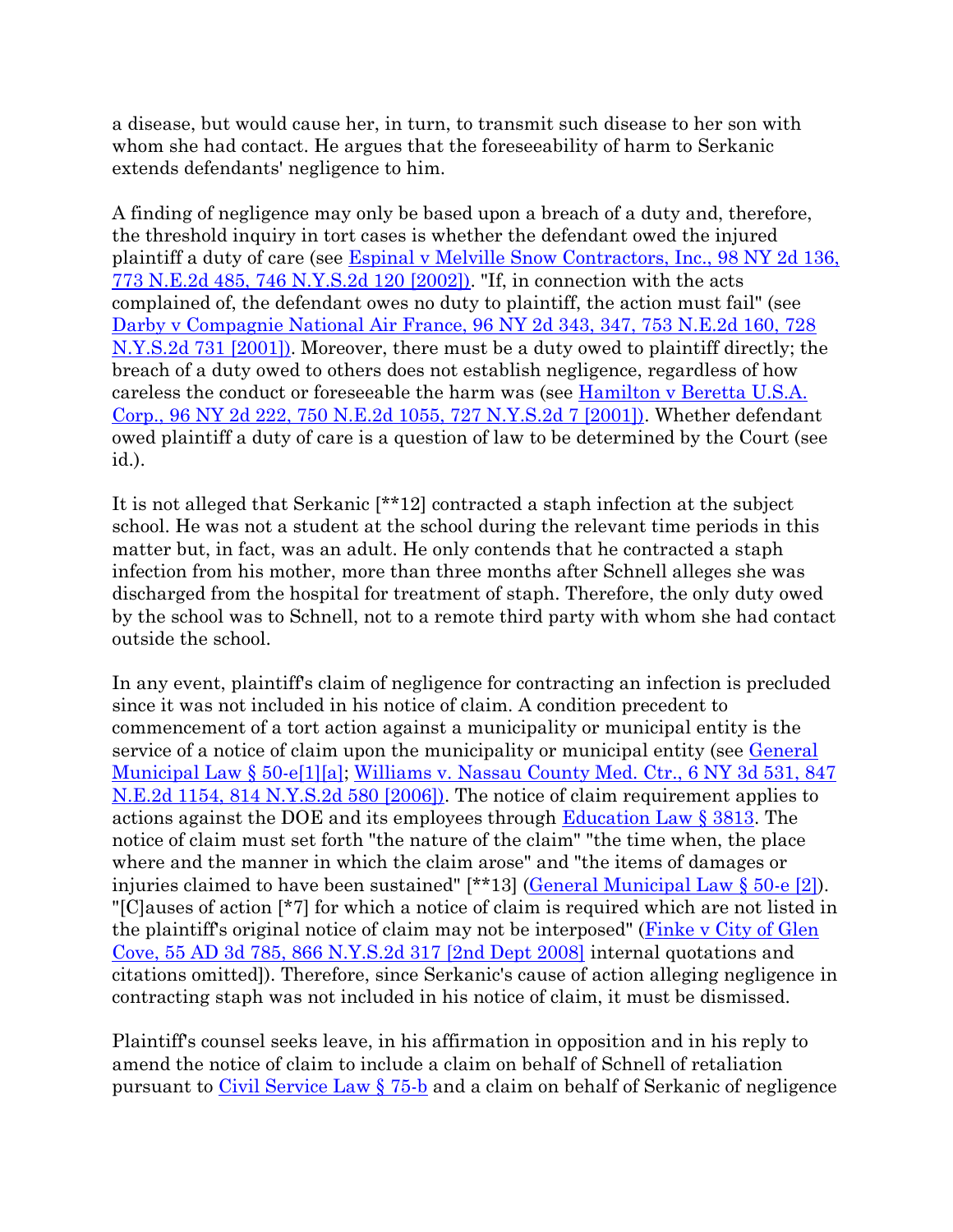by the DOE for causing him to contract staph. Counsel annexes to his opposition papers a proposed amended notice of claim.

In the first instance, plaintiffs have neither cross-moved nor at any time moved to amend their notice of claim. The request to amend their notice of claim in their attorney's affirmation in opposition to defendants' motion for summary judgment is patently improper and may not be considered. In the absence of a motion by plaintiff for such relief, the Court may not, sua sponte, deem the notice [\*\*14] of claim amended (see [Elliot v County of Nassau, 53 AD 3d 561, 862 N.Y.S.2d 90 \[2nd](http://www.lexisnexis.com.ezproxy.strose.edu/lnacui2api/mungo/lexseestat.do?bct=A&risb=21_T12113245904&homeCsi=9095&A=0.47648393406300316&urlEnc=ISO-8859-1&&citeString=53%20A.D.3d%20561&countryCode=USA)  [Dept 2008\]\)](http://www.lexisnexis.com.ezproxy.strose.edu/lnacui2api/mungo/lexseestat.do?bct=A&risb=21_T12113245904&homeCsi=9095&A=0.47648393406300316&urlEnc=ISO-8859-1&&citeString=53%20A.D.3d%20561&countryCode=USA) which is what it would be doing if it were to simply accept plaintiff's proposed amended notice of claim at counsel's suggestion in his affirmation in opposition.

Even had plaintiffs moved to amend their notice of claim, a notice of claim may properly only be amended to correct technical, inconsequential mistakes or omissions (see [General Municipal Law § 50-e\[6\];](http://www.lexisnexis.com.ezproxy.strose.edu/lnacui2api/mungo/lexseestat.do?bct=A&risb=21_T12113245904&homeCsi=9095&A=0.47648393406300316&urlEnc=ISO-8859-1&&citeString=N.Y.%20GEN.%20MUN.%20LAW%2050-E&countryCode=USA) [Torres v. New York City Housing](http://www.lexisnexis.com.ezproxy.strose.edu/lnacui2api/mungo/lexseestat.do?bct=A&risb=21_T12113245904&homeCsi=9095&A=0.47648393406300316&urlEnc=ISO-8859-1&&citeString=261%20A.D.2d%20273&countryCode=USA)  [Authority, 261 AD 2d 273, 690 N.Y.S.2d 257 \[1st Dept 1999\]\).](http://www.lexisnexis.com.ezproxy.strose.edu/lnacui2api/mungo/lexseestat.do?bct=A&risb=21_T12113245904&homeCsi=9095&A=0.47648393406300316&urlEnc=ISO-8859-1&&citeString=261%20A.D.2d%20273&countryCode=USA) Amendments of a substantive nature are not permitted (see Gordon v. City of New York, 79 AD 2d [981, 434 N.Y.S.2d 478 \[2nd Dept 1981\]\).](http://www.lexisnexis.com.ezproxy.strose.edu/lnacui2api/mungo/lexseestat.do?bct=A&risb=21_T12113245904&homeCsi=9095&A=0.47648393406300316&urlEnc=ISO-8859-1&&citeString=79%20A.D.2d%20981&countryCode=USA)

The Court also notes that plaintiff has not sought leave to serve a late notice of claim, either, to assert these additional substantive claims and is now precluded from doing so. Pursuant to **General Municipal Law**  $\S$  50-e, a notice of claim must be filed within 90 days after the cause of action accrues. Therefore, even if Serkanic had a viable claim against the DOE for contracting staph, he was required to serve a notice of claim within 90 days after he allegedly contracted the infection. Schnell was required to serve a notice of claim, asserting retaliation under [\*\*15] Civil [Service Law § 75-b,](http://www.lexisnexis.com.ezproxy.strose.edu/lnacui2api/mungo/lexseestat.do?bct=A&risb=21_T12113245904&homeCsi=9095&A=0.47648393406300316&urlEnc=ISO-8859-1&&citeString=N.Y.%20CIV.%20SERV.%20LAW%2075-B&countryCode=USA) within 90 days of the last retaliatory act (see [Moore v](http://www.lexisnexis.com.ezproxy.strose.edu/lnacui2api/mungo/lexseestat.do?bct=A&risb=21_T12113245904&homeCsi=9095&A=0.47648393406300316&urlEnc=ISO-8859-1&&citeString=57%20A.D.3d%20746&countryCode=USA)  [Middletown Enlarged City School Dist., 57 AD 3d 746, 871 N.Y.S.2d 211 \[2nd Dept](http://www.lexisnexis.com.ezproxy.strose.edu/lnacui2api/mungo/lexseestat.do?bct=A&risb=21_T12113245904&homeCsi=9095&A=0.47648393406300316&urlEnc=ISO-8859-1&&citeString=57%20A.D.3d%20746&countryCode=USA)  [2008\]\).](http://www.lexisnexis.com.ezproxy.strose.edu/lnacui2api/mungo/lexseestat.do?bct=A&risb=21_T12113245904&homeCsi=9095&A=0.47648393406300316&urlEnc=ISO-8859-1&&citeString=57%20A.D.3d%20746&countryCode=USA) Since they have failed to serve a timely notice of claim asserting these causes of action, plaintiffs' only recourse would have been to seek leave to serve a late notice of claim to assert these claims. However, the Court only has the discretionary [\*8] authority to allow the filing of a late notice of claim within the period of limitation for commencing tort actions against a municipality or municipal entity (see [General Municipal Law § 50-e\[5\];](http://www.lexisnexis.com.ezproxy.strose.edu/lnacui2api/mungo/lexseestat.do?bct=A&risb=21_T12113245904&homeCsi=9095&A=0.47648393406300316&urlEnc=ISO-8859-1&&citeString=N.Y.%20GEN.%20MUN.%20LAW%2050-E&countryCode=USA) Pierson v. City of New York, 56 NY 2d [950, 439 N.E.2d 331, 453 N.Y.S.2d 615 \[1982\]\).](http://www.lexisnexis.com.ezproxy.strose.edu/lnacui2api/mungo/lexseestat.do?bct=A&risb=21_T12113245904&homeCsi=9095&A=0.47648393406300316&urlEnc=ISO-8859-1&&citeString=56%20N.Y.2d%20950&countryCode=USA) An action against a municipality or municipal entity must be commenced within one year and 90 days after the date the plaintiff's cause of action accrued, which is the date the event occurred upon which petitioner's claim is based (see  $General$  Municipal Law  $\S$  50-i). The one year and 90day statute of limitations under [General Municipal Law § 50-i](http://www.lexisnexis.com.ezproxy.strose.edu/lnacui2api/mungo/lexseestat.do?bct=A&risb=21_T12113245904&homeCsi=9095&A=0.47648393406300316&urlEnc=ISO-8859-1&&citeString=N.Y.%20GEN.%20MUN.%20LAW%2050-I&countryCode=USA) applies to the DOE through [Education Law § 3813\(2\).](http://www.lexisnexis.com.ezproxy.strose.edu/lnacui2api/mungo/lexseestat.do?bct=A&risb=21_T12113245904&homeCsi=9095&A=0.47648393406300316&urlEnc=ISO-8859-1&&citeString=N.Y.%20EDUC.%20LAW%203813&countryCode=USA) Moreover, a claim under [Civil Service Law § 75-b](http://www.lexisnexis.com.ezproxy.strose.edu/lnacui2api/mungo/lexseestat.do?bct=A&risb=21_T12113245904&homeCsi=9095&A=0.47648393406300316&urlEnc=ISO-8859-1&&citeString=N.Y.%20CIV.%20SERV.%20LAW%2075-B&countryCode=USA) is governed by a shorter one year statute of limitations (see  $Civil$  Service Law  $\S 75$ [b\[3\]\[c\];](http://www.lexisnexis.com.ezproxy.strose.edu/lnacui2api/mungo/lexseestat.do?bct=A&risb=21_T12113245904&homeCsi=9095&A=0.47648393406300316&urlEnc=ISO-8859-1&&citeString=N.Y.%20CIV.%20SERV.%20LAW%2075-B&countryCode=USA) [Donas v City of New York, 62 AD 3d 504, 878 N.Y.S.2d 360 \[1st Dept 2009\]\).](http://www.lexisnexis.com.ezproxy.strose.edu/lnacui2api/mungo/lexseestat.do?bct=A&risb=21_T12113245904&homeCsi=9095&A=0.47648393406300316&urlEnc=ISO-8859-1&&citeString=62%20A.D.3d%20504&countryCode=USA) [\*\*16] Schnell avers that she developed a staph infection at the school in October 2007 and was admitted to the hospital on October 5, 2007 for staph infection and